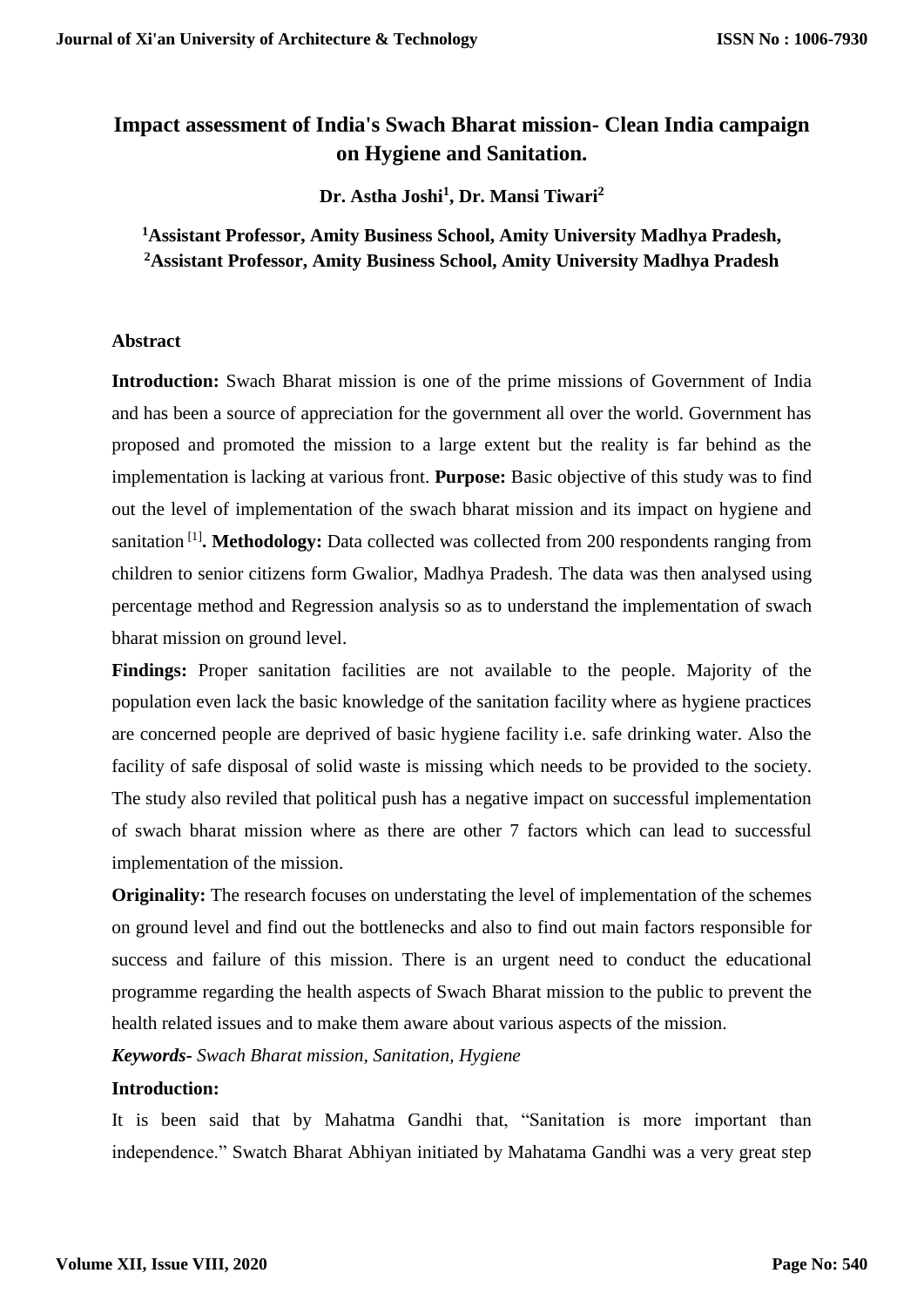towards a proud nation. It is truly said that in being human and 'adimanav', the most vital factor is 'what are standards of living?'.

Our honorable PM Narendra Modi took the initiative in 2014 to make India a clean and healthy nation. Living in a nation of 1.31 crore populations, health and hygiene are the most important part of one's living  $[3]$ . It is a mission to accomplish a movement so that the basic sanitation facility is available at each doorstep. While investing a huge amount of fund the sanitation ratio gradually increased in these 5 years. Different strategies and schemes under swach bharat abhiyan was introduced and implemented at its best.

**Material and Method:** For the purpose of this study Gwalior district of Madhya Pradesh is taken. Data was collected through structured questioner and interview method. A sample size of total 200 is selected comprising of 50 male, 50 female, 50 children not above age 11 and below 5 and 50 respondents of age 60 and above were selected for this study. The data was analysed using percentage method and regression analysis using SPSS.

| <b>Literacy level</b>  | Male<br><b>Respondents</b> | Female<br><b>Respondents</b> | <b>Small Children</b> | <b>Respondents</b><br>above 60 years | <b>Total</b> |
|------------------------|----------------------------|------------------------------|-----------------------|--------------------------------------|--------------|
| $10^{th}$ Class        |                            |                              | 50                    |                                      | 51           |
| 12 <sup>th</sup> Class |                            |                              |                       |                                      |              |
| Bachelor degree        | 26                         | 23                           |                       | 30                                   | 79           |
| PG degree              |                            | 15                           |                       | 12                                   | 33           |
| Professional           | 13                         | Q                            |                       |                                      | 26           |
| Exposure               |                            |                              |                       |                                      |              |
| Total                  | 50                         | 50                           | 50                    | 50                                   | 200          |

## **Result and Discussion:**

\*The values in above figure represent the actual number of respondents.

## **Table 1:** Literacy level of the respondents

The table no. 1 indicates the education level of the respondent taken for the study. A mixed frame of the respondents ranging from high school level to professional level has been taken for the study. It is important for this study that the respondents are literate and understand the concept of Swach bharat mission. Out of the total 200 respondents 25.5% have completed their high school, 39.5% are graduate, 16.7% are post graduate, 5.5% have completed their inter and 12.8 have the highest education level i.e. professional exposure.

Sanitation and hygiene is critical to health, survival, and development. Throughout the world, an estimated 2.5 billion people lack basic sanitation (more than 35% of the world's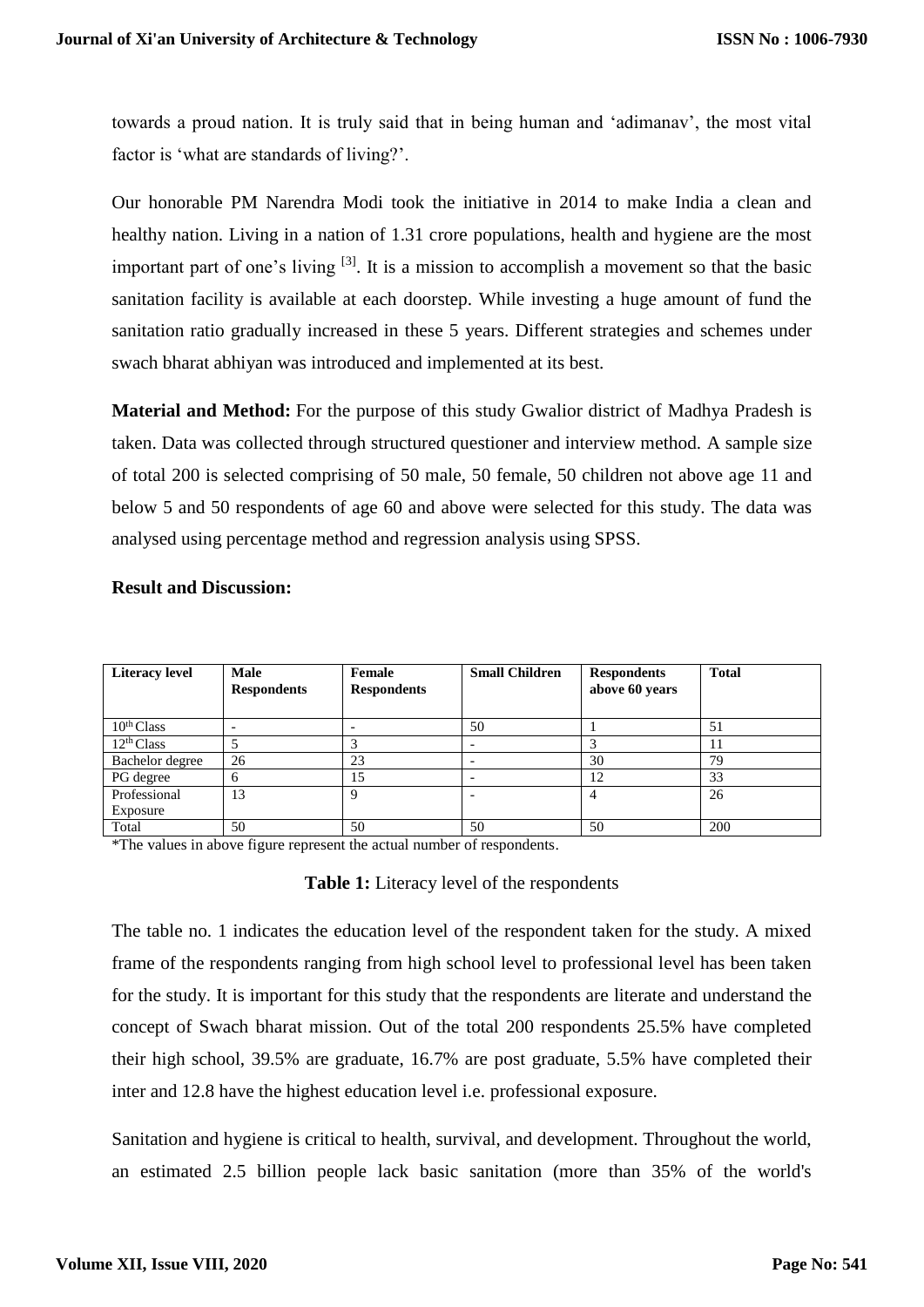population)<sup>[2]</sup>. The table no. 2 describes about type of sanitation facility available in the area. Based on data analysed it can be concluded that people are not even aware about the various type of sanitation prevailing in the society also only the availability of sanitation facility is non – existing on ground level. Almost all the respondents were unhappy with the sanitation facility available to them. Thus government needs to educate them about them through various campaigns and also provide them with the required sanitation facility.

| <b>Type of</b> | <b>Male</b>              |                |      | <b>Female</b>  |                | <b>Children</b> |         | <b>Senior</b>  | <b>Total</b> |                |
|----------------|--------------------------|----------------|------|----------------|----------------|-----------------|---------|----------------|--------------|----------------|
| sanitation     |                          |                |      |                |                |                 | citizen |                |              |                |
|                | Yes                      | N <sub>o</sub> | Yes  | N <sub>o</sub> | Yes            | N <sub>o</sub>  | Yes     | N <sub>o</sub> | Yes          | N <sub>o</sub> |
| Dry sanitation | 50.0                     | 50.0           | 20.0 | 80.0           |                | 100.0           | 20.0    | 80.0           | 22.5         | 77.5           |
| Ecological     | $\overline{\phantom{0}}$ | 100.0          |      | 100.0          | $\overline{a}$ | 100.0           | 10.0    | 90.0           | 2.5          | 97.5           |
| sanitation     |                          |                |      |                |                |                 |         |                |              |                |
| Environmental  | 40.0                     | 60.0           | 60.0 | 40.0           | 20.0           | 80.0            | 40.0    | 60.0           | 40.0         | 60.0           |
| Sanitation     |                          |                |      |                |                |                 |         |                |              |                |
| On Site        | $\overline{\phantom{0}}$ | 100.0          |      | 100.0          |                | 100.0           | 40.0    | 60.0           | 10.0         | 90.0           |
| sanitation     |                          |                |      |                |                |                 |         |                |              |                |
| Improved       | 30.0                     | 70.0           | 20.0 | 80.0           |                | 100             |         | 100            | 7.5          | 92.5           |
| sanitation     |                          |                |      |                |                |                 |         |                |              |                |
| Solid waste    | 50.0                     | 50.0           | 20.0 | 80.0           | $\overline{a}$ | 100.0           | 20.0    | 80.0           | 22.5         | 77.5           |
| Food           |                          | 100            |      | 100            | $\overline{a}$ | 100             | 30.0    | 70.0           | 2.5          | 97.5           |
| sanitation     |                          |                |      |                |                |                 |         |                |              |                |
| Community      | 50.0                     | 50.0           | 40.0 | 60.0           | 10.0           | 90.0            | 40.0    | 60.0           | 40.0         | 60.0           |
| sanitation     |                          |                |      |                |                |                 |         |                |              |                |
| Sustainable    | $\overline{\phantom{0}}$ | 100.0          |      | 100.0          | $\overline{a}$ | 100.0           | 40.0    | 60.0           | 10.0         | 90.0           |
| sanitation     |                          |                |      |                |                |                 |         |                |              |                |

\*The values in above table represent the percentage of total respondents.

|  |  | Table 2: Type of sanitation facility available |  |  |
|--|--|------------------------------------------------|--|--|
|--|--|------------------------------------------------|--|--|

| <b>Hygiene</b> | <b>Male</b> |                | <b>Female</b> |                | <b>Children</b>          |                | <b>Senior</b> |                | <b>Total</b> |                |
|----------------|-------------|----------------|---------------|----------------|--------------------------|----------------|---------------|----------------|--------------|----------------|
| practices      |             |                |               |                |                          |                | citizen       |                |              |                |
|                | Yes         | N <sub>o</sub> | Yes           | N <sub>o</sub> | Yes                      | N <sub>o</sub> | Yes           | N <sub>o</sub> | Yes          | N <sub>o</sub> |
| Personal       | 80.0        | 20.0           | 100.0         | $\overline{a}$ | $\overline{\phantom{a}}$ | 100.0          | 100.0         |                | 70.0         | 30.0           |
| Hygiene        |             |                |               |                |                          |                |               |                |              |                |
| Safe drinking  | 25.0        | 75.0           | 20.0          | 80.0           | $\overline{\phantom{a}}$ | 100.0          | 90.0          | 10.0           | 33.7         | 66.3           |
| water          |             |                |               |                |                          |                |               |                |              |                |
| Safe disposal  | 30.0        | 70.0           | 40.0          | 60.0           | 90.0                     | 10.0           | 100.0         |                | 65.0         | 35.0           |
| of human       |             |                |               |                |                          |                |               |                |              |                |
| excreta        |             |                |               |                |                          |                |               |                |              |                |
| Safe disposal  | 5.0         | 95.0           | 3.0           | 97.0           | $\overline{\phantom{a}}$ | 100.0          | 100.0         |                | 27.0         | 73.0           |
| of solid       |             |                |               |                |                          |                |               |                |              |                |
| waste          |             |                |               |                |                          |                |               |                |              |                |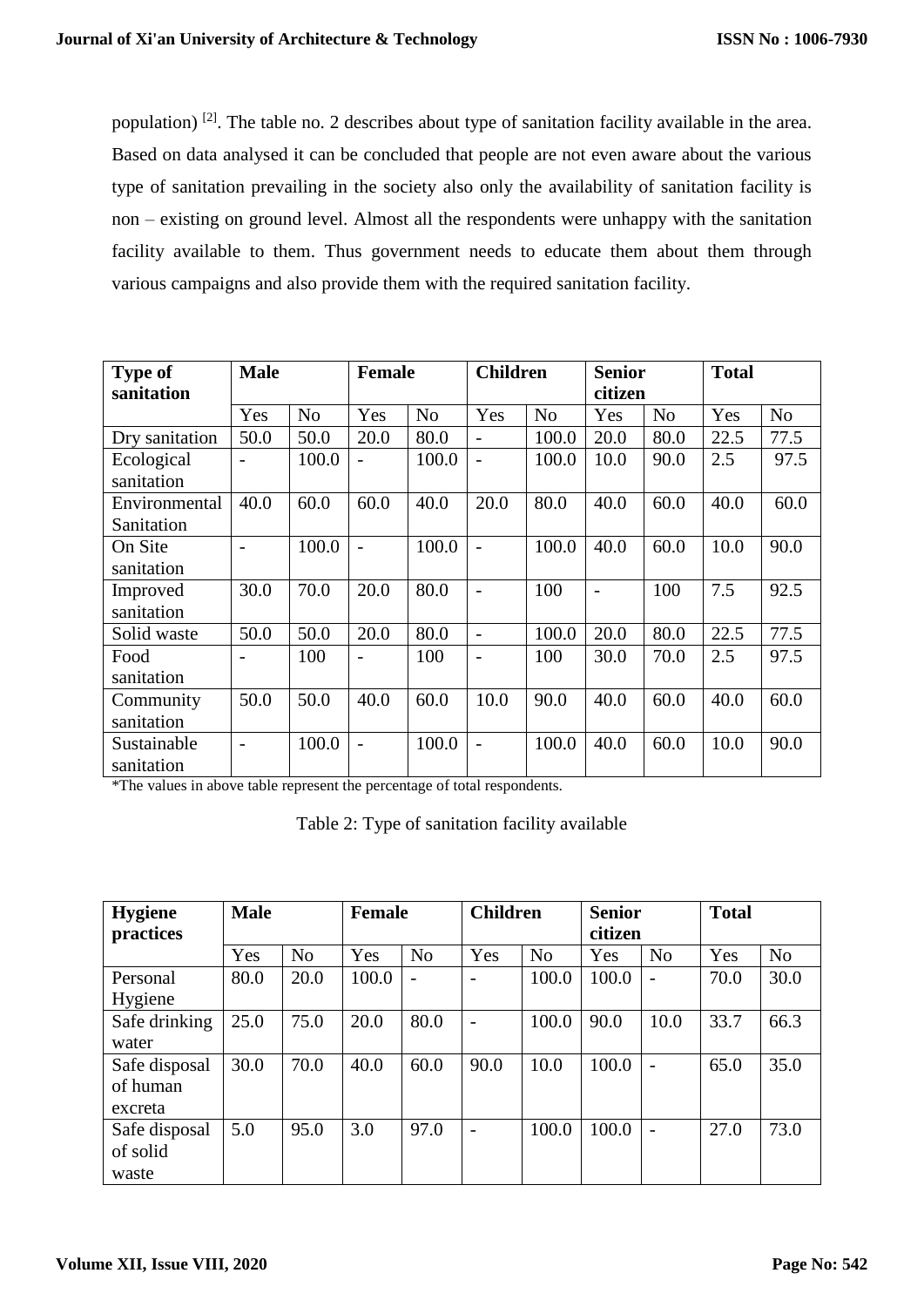| Safe disposal | 50.0 | 50.0 | 10.0 | 90.0 | 20.0 | 80.0  | 90.0  | 10.0                     | 42.5 | 57.5 |
|---------------|------|------|------|------|------|-------|-------|--------------------------|------|------|
| of liquid     |      |      |      |      |      |       |       |                          |      |      |
| waste         |      |      |      |      |      |       |       |                          |      |      |
| Prevention    | 90.0 | 10.0 | 80.0 | 20.0 | 75.0 | 25.0  | 100.0 | $\overline{\phantom{0}}$ | 86.3 | 13.7 |
| from diseases |      |      |      |      |      |       |       |                          |      |      |
| Sanitation in | 55.0 | 45.0 | 70.0 | 30.0 |      | 100.0 | 85.0  | 15.0                     | 52.5 | 47.5 |
| the           |      |      |      |      |      |       |       |                          |      |      |
| community     |      |      |      |      |      |       |       |                          |      |      |
| Laundry       | 60.0 | 40.0 | 80.0 | 20.0 | 10.0 | 90.0  | 100.0 | $\overline{\phantom{0}}$ | 62.5 | 37.5 |
| hygiene       |      |      |      |      |      |       |       |                          |      |      |

\*The values in above table represent the percentage of total respondents.

#### Table 3: Hygiene practices followed

The above table represents the various type of hygiene practices followed in the region by the respondents. There are four basic hygiene which includes Self cleanliness, Clean drinking water, Clean Surrounding and Clean toilets but hygiene also includes safe disposal of waste (liquid & solid), laundry hygiene and prevention form diseases. Out of all the hygiene factors only the availability of Safe drinking water and disposal of solid waste are the matter of prime concern as only 33.7 % of total respondents have agreed to have safe drinking water rest 66.3% still do not have the facility. 73% of the total respondents are of view that disposal of solid waste is a big problem and needs to be solved. Swach Bharat mission was introduced with proper road map to ensure that open defecation free behaviour is sustained and people get informed and educated about the solid and liquid waste management facilities.

An UN report clearly stated that currently, around 60 per cent of India's total population practice open defecation which definitely puts them at risk of a lot of diseases like cholera, diarrhea, typhoid, tapeworm and other enteric diseases. Another heart shaking fact that the water of river Ganga which is considered a sacred is also unsafe for bathing because it contains fecal coliform bacteria in large quantity (120 times higher than what is actually permitted). One the other hand it is considered that bathing in the holy water of Ganga helps people cure skin diseases, which might even be true as its water is considered to have antiseptic properties but due to the improper sanitation facilities available in many areas people use the space near the banks of ganga for open defecation. World Bank report (2006) indicated that, India losses 6.4% GDP annually because of poor hygiene and sanitation. It is, therefore, imperative to have sanitation and hygiene intact both at personal and community level to improve health of masses.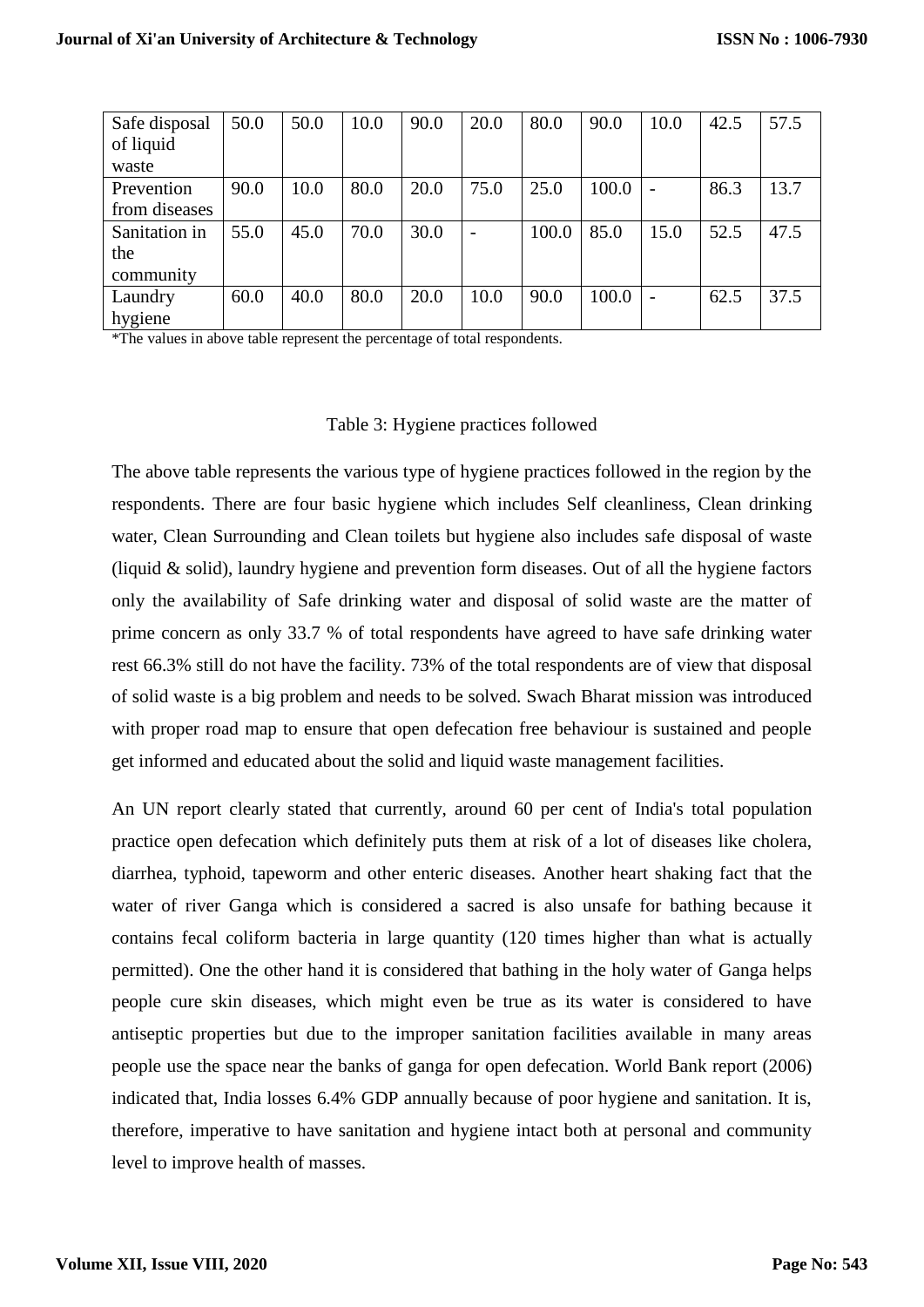To further understand and identify the factors which could work for successful implementation of Swach Bharat mission overall variance was calculated. The analysis reviled that this model is good fit as the significance value is .000. Thus it can be interpreted that the 8 independent variables which are Cleanliness Begins From Home, Public Finance, The Urban Challenge, Political Push, The Social Buzz, People's participation, The I-Factor and can be used to predict the success of Swach Bharat mission.

| Model |                           |         | Unstandardized | Standardized | T        | Sig. |
|-------|---------------------------|---------|----------------|--------------|----------|------|
|       |                           |         | Coefficients   | Coefficients |          |      |
|       |                           | B       | Std. Error     | <b>Beta</b>  |          |      |
|       | (Constant)                | .915    | .072           |              | 12.631   | .000 |
|       | <b>Cleanliness Begins</b> | .048    | .009           | .416         | 5.477    | .000 |
|       | From Home                 |         |                |              |          |      |
|       | <b>Public Finance</b>     | .032    | .008           | .295         | 3.958    | .000 |
|       | The Urban Challenge       | .025    | .007           | .257         | 3.736    | .000 |
| 1     | <b>Political Push</b>     | $-.033$ | .012           | $-.398$      | $-2.819$ | .005 |
|       | The Social Buzz           | .092    | .012           | 1.113        | 7.756    | .000 |
|       | People's participation    | .031    | .010           | .395         | 3.155    | .002 |
|       | The I-Factor              | .057    | .012           | .616         | 4.612    | .000 |
|       | Partnerships              | .027    | .008           | .290         | 3.368    | .001 |

a. Dependent Variable: Successful implementation of Swach Bharat mission

#### Table 4: Factors that can make the clean India mission a success

The table no. 4 explains the level of influence of various factors on the Successful implementation of Swach Bharat mission. Cleanliness Begins From Home, The Social Buzz, The Urban Challenge, The I-Factor, Public Finance, Partnerships have a positive impact on effective implementation of swach bharat mission, where as Political Push has a negative impact.

Political push refers to the involvement of political parties at implementation level of the mission. It hampers the development of the mission as the agenda of these political parties is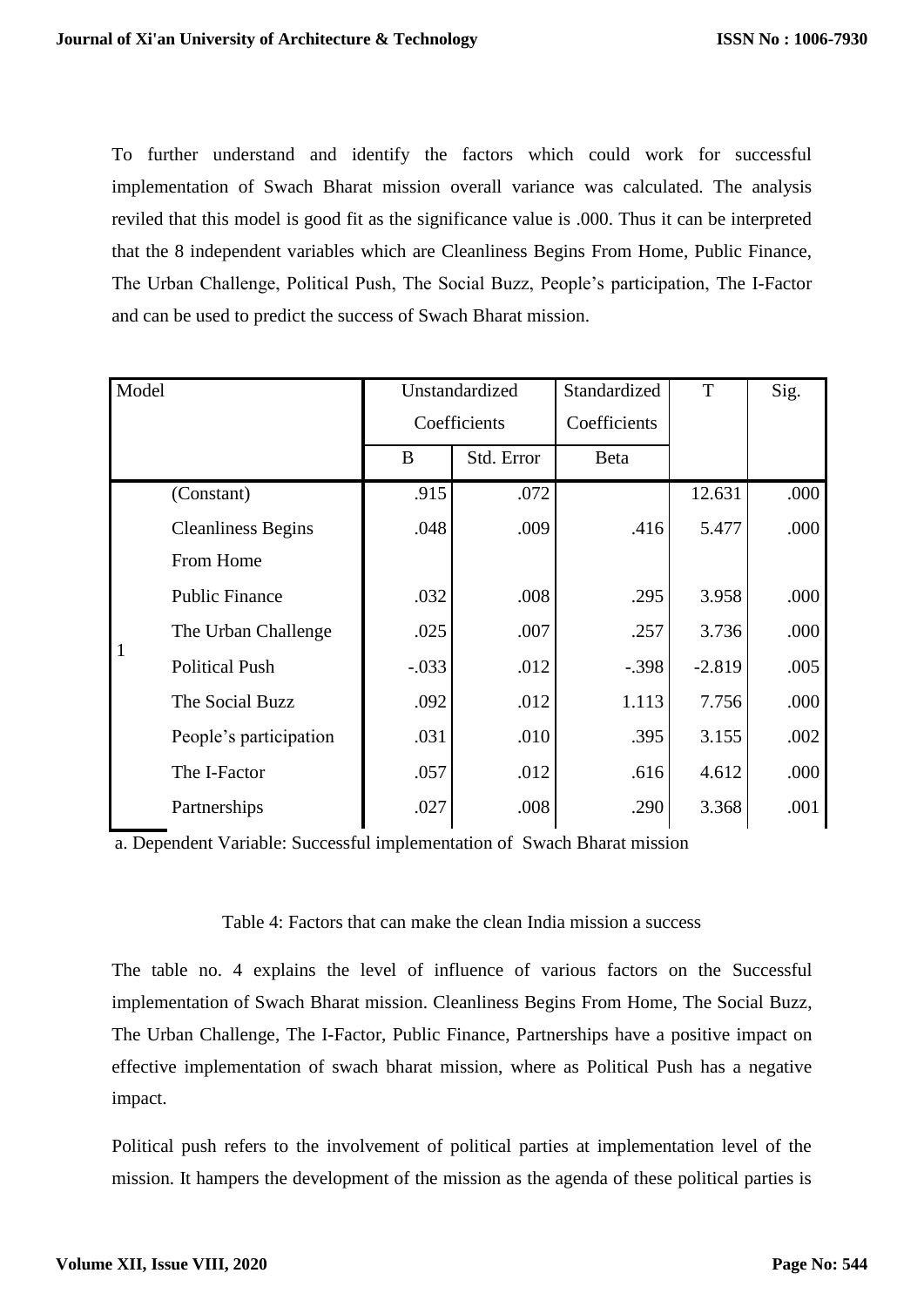just the promotion whereas the main or important point gets side line. Out of all the factors taken for the study political push is considered to have negative impact, thus government should focus less on making swach bharat mission a political agenda.

The highest impact is of social buzz, as information and communication technology has changed drastically over the past decade with the key development being the presence of social media. Almost a quarter of world's population is now of some or the other social media platform thus when information travels through social media platform the effect is enormous. Other factors such as I-Factor and cleanliness begins from home talk about maintaining one's our hygiene and relates to the old saying that "health is wealth". Sanitation and hygiene are two important factor responsible for good health every individual person is responsible to maintaining cleanness in their surroundings. Other factors such as public finance the urban challenge, people's participation and partnership also plays an important role in making swach bharat mission successful.

#### **Conclusion**

Swach Bharat mission is one of the prime missions of Government of India and has been a source of appreciation for the government all over the world. Government has proposed and promoted the mission to a large extent but the reality is far behind as the implementation is lacking at various front. Thus the problems need to be identified and solution of the same should be provided for better implementation and success of swach bharat mission. Swach bharat abhiyan is a transparent path to increase public health and sensitize the nation. Health is priority and should be taken seriously, there are various government campaigns in action which educate individuals and inform them about Swach Bharat mission, but in reality the mission has been able to provide required facilities to people. Thus more work needs to done at ground level also, action is more supreme than words therefore one should implement the strategies to serve this movement. Independence is merely important in front of health problem and hygiene. Various factors such as Cleanliness Begins from Home, The Social Buzz, The Urban Challenge, The I-Factor, Public Finance and Partnerships should be taken in to consideration while promoting swach bharat mission.

**Conflict of Interest-** For the conduct of this study primary data as well as secondary data is used, which was collected by the consent of respondents and has not been published anywhere thus there is no conflict of interest.